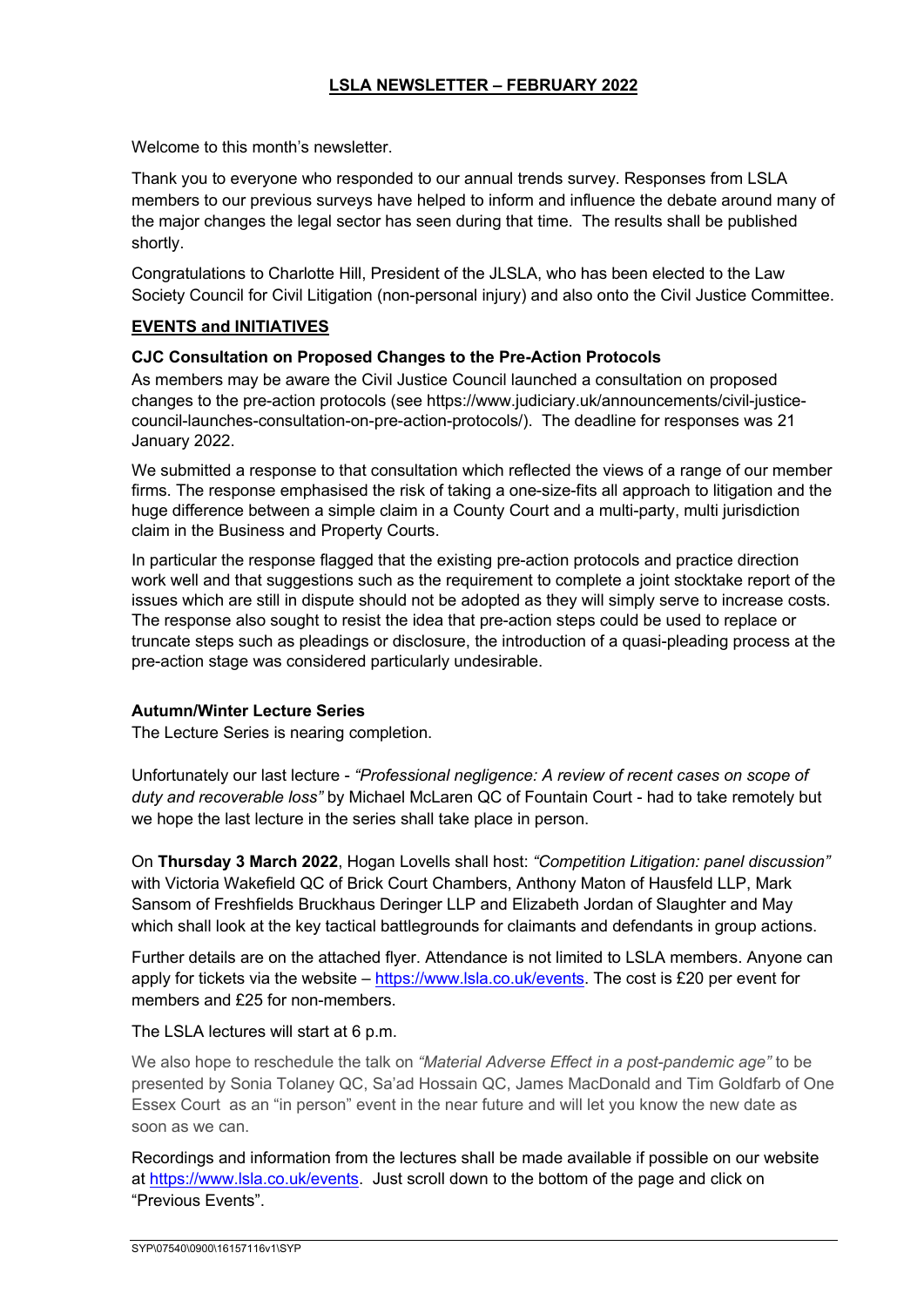#### **Annual General Meeting – Late March 2022**

Our AGM and dinner shall take place towards the end of March at Hogan Lovells. Details shall be circulated as soon as available.

#### **New LSLA Website**

The LSLA has been working with 18a Productions to update its website, which will have a brand new look and new functionality to make it even easier for our members to find out what is happening at the LSLA and to sign up for our lectures and events. We hope to go live in Spring.

#### **INITIATIVES**

#### **Mentoring Programme**

Thank you to everyone who has contacted us to take part in the proposed mentoring programme. We are working on developing this to begin early next year and to provide our members with an opportunity to connect and learn from the expertise and experiences of someone outside their firm.

If you would be liked to be involved in the programme, either as a mentor, a mentee or both, please email lsla@lsla.co.uk to register your interest.

#### **Pro Bono Initiative**

Over the years the LSLA has made donations to many charitable organisations including those providing pro bono advice and assistance so we may seek to give back to the profession and encourage engagement.

We are seeking to increase our involvement in this area and promoting opportunities to all our members such as by providing solicitor support for advocates offering pro bono representation, offering legal advice on matters involving human rights, assisting litigants in person and providing advisory work in fields such as corporate governance, intellectual property and employment. To facilitate members' involvement, we have published a list of organisations with which we already have links and which offer pro bono advice and assistance so members may contact them, if they wish, to assist with their work. The list and further details on our pro bono initiative are available on our website www.lsla.co.uk.

The list is not exhaustive. If you have any suggestions for organisations you think should be included on the list please email  $\text{lsla@lsla.co.uk}$  so our committee may consider including it.

To mark the 20<sup>th</sup> anniversary of National Pro Bono Week in the UK the LSLA has published details on the National Pro Bono initiatives and its portal of opportunities on the LSLA LinkedIn page. The National Pro Bono Centre Portal can be accessed using the link below and includes opportunities seeking solicitors with commercial / civil litigation experience in particular, as well as remote assignments.

http://www.nationalprobonocentre.org.uk/pro-bono-week/volunteer-opportunities/

## **Disclosure Working Pilot Scheme**

The DWP has been extended until 31 December 2022 and amendments are planned to take into consideration the feedback which has been received. We shall keep your apprised.

#### **Witness Statements**

As many of our members shall be aware the new Practice Direction on the preparation of witness statements for use at trials in the Business and Property Courts, came into effect earlier this year. Our President Chris Bushell sat on the working group which spent nigh on 3 years reviewing the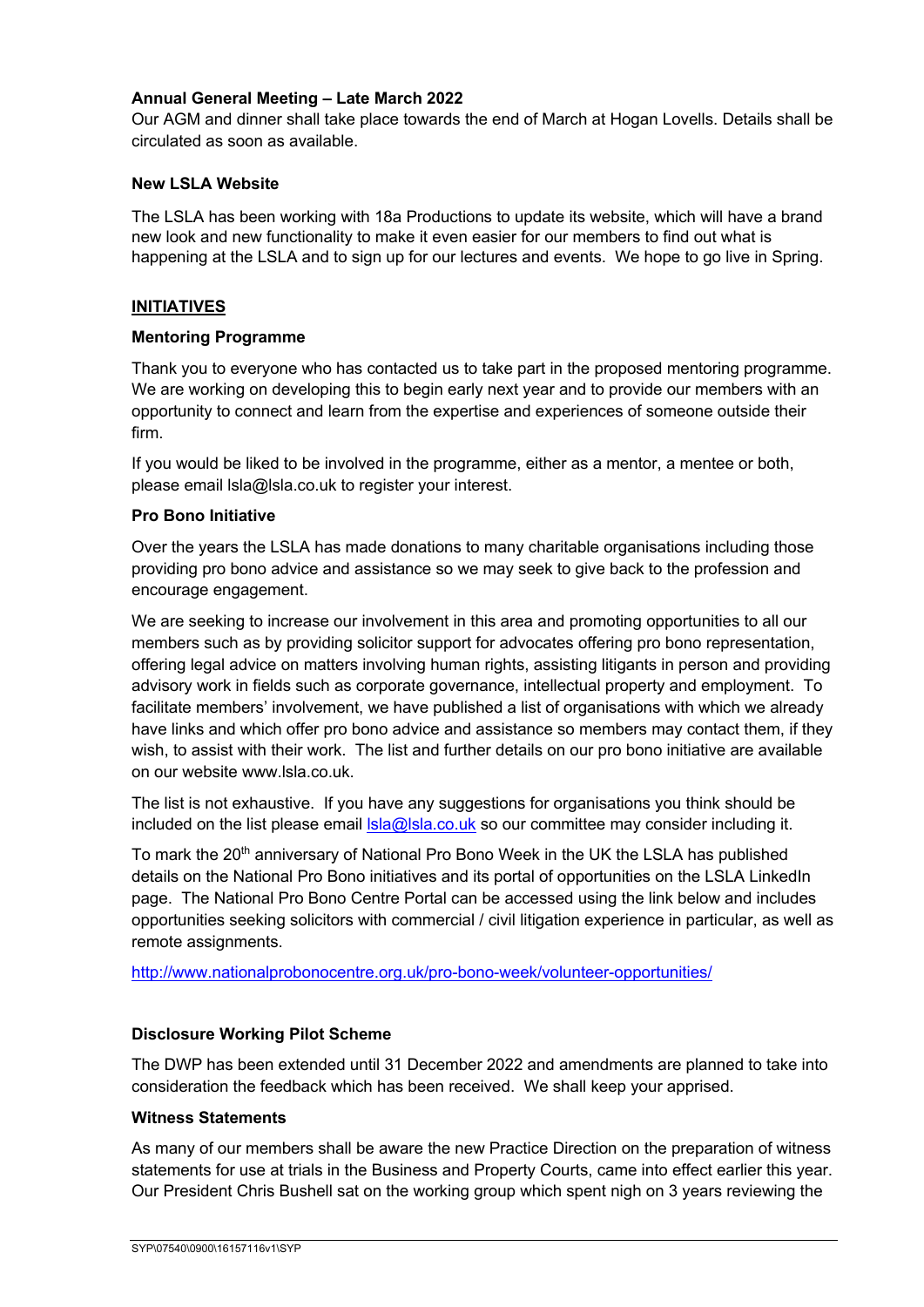old rules and seeking to put in place and foster a culture of best practice to the benefit of witnesses and judges alike.

If you have any feedback to share on the new rules please contact Chris Bushell at Chris.Bushell@hsf.com.

#### **Feedback for Court User Groups**

The LSLA sends representatives to both the Chancery and Commercial Court User Groups. Both groups are keen to receive feedback on all aspects of the operation of the relevant courts. If members have comments or concerns they are encouraged to pass them on to the LSLA representatives so that they can be raised at the next user group meeting. This is an opportunity to raise issues directly with the judiciary and court administrator.

For feedback on:

- the Chancery Division Courts please contact: nicholas.heaton@hoganlovells.com or patrick.wheeler@collyerbristow.com
- the Commercial Court please contact: Ed.crosse@simmons-simmons.com
- the Financial List please contact: Chris.Bushell@hsf.com

#### **Feedback for the Law Society**

If members have comments or concerns they are encouraged to pass them to Charlotte Hill (Charlotte.Hill@penningtonslaw.com) so that she can raise them at the appropriate time with the relevant Council or Committee.

#### **JUDICIAL APPOINTMENTS COMMISSIONS**

If you are considering applying for a judicial appointment, the JAC has published some useful guidelines on the process which can be found at: Prepare before you apply – Judicial Appointments Commission

## **PRESS AND PUBLICITY**

Former past President, David Greene was quoted in The Telegraph on 15 December 2021 in an article called *"Tearing up the Northern Ireland protocol risks £500m of taxpayers' money"* (see https://www.telegraph.co.uk/business/2021/12/15/tearing-northern-ireland-protocol-puts-halfbillion-pounds-taxpayers/)

Please remember to respect the publisher's and writer's copyright in the above article.

## **LINKEDIN AND WEBSITE**

You can find out more about the association on our website at https://www.lsla.co.uk/ and our LinkedIn page at https://www.linkedin.com/company/london-solicitors-litigation-association/

## **THE JUNIOR LSLA**

The JLSLA provides:

- Webinars/Seminars designed to offer practical tips on procedural and substantive legal issues commonly faced by junior civil litigators in an interactive and relaxed atmosphere;
- Networking events for members to meet and form contacts in their peer group; and
- E-news on recent and future activity and key developments with the aim of ensuring that the junior perspective is reflected in the LSLA's responses to consultation papers.